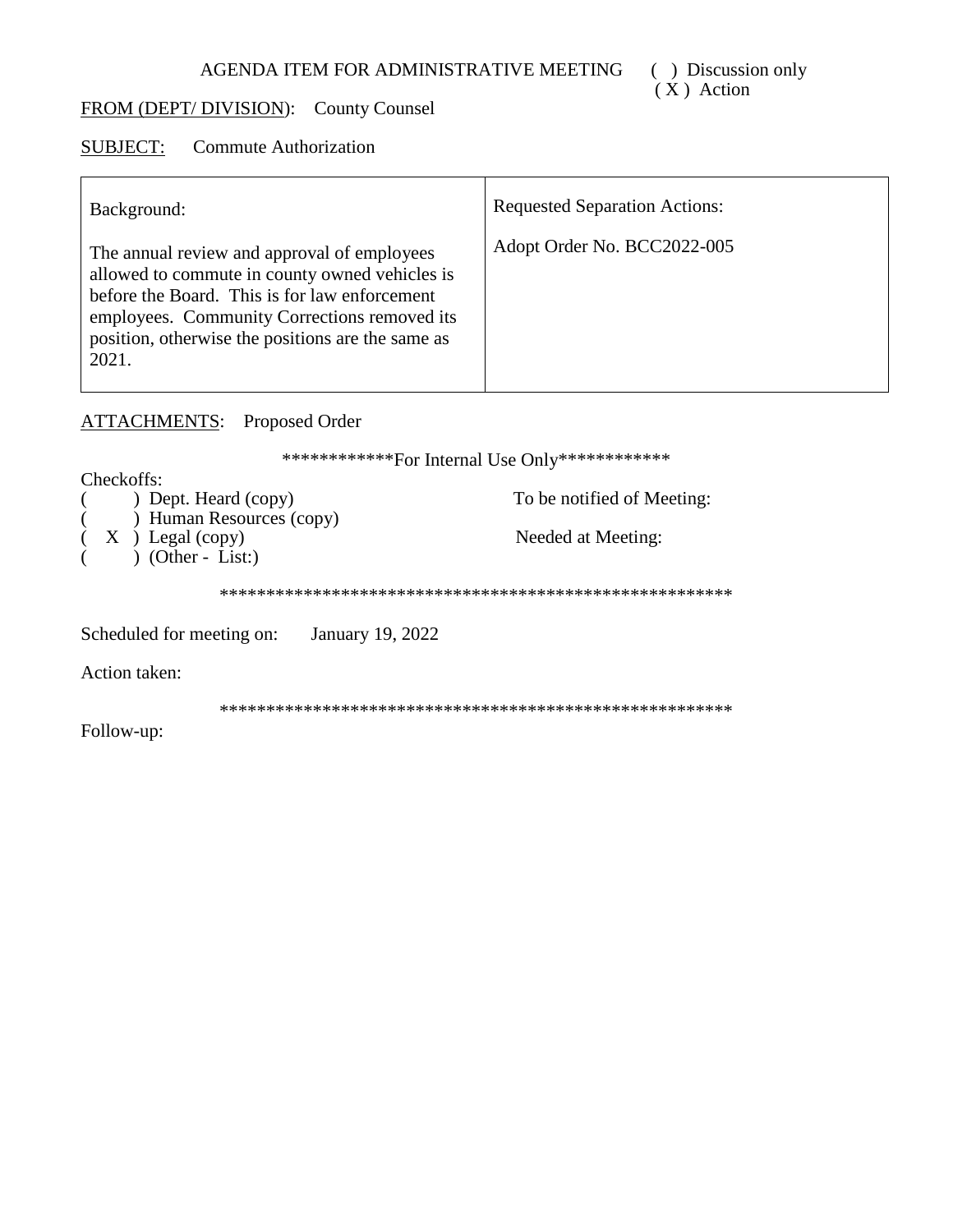### **THE BOARD OF COMMISSIONERS OF UMATILLA COUNTY**

### **STATE OF OREGON**

| In the Matter of Annual         |  |                       |
|---------------------------------|--|-----------------------|
| Authorization for Use of        |  | Order No. BCC2022-005 |
| County Owned Vehicle to Commute |  |                       |
| for Law Enforcement Purposes    |  |                       |

**WHEREAS pursuant to Umatilla County Personnel Policy 4.15(B), certain law enforcement employees may use County owned vehicles to commute from home to the work station or work place;**

**WHEREAS the Umatilla County Sheriff and Community Justice Director have recommended to the Board of Commissioners those law enforcement employees to be allowed to commute in a County owned vehicle;**

**WHEREAS the Board is to authorize the use of the County owned vehicles for commuting purposes for the designated employees on an annual basis.**

**NOW THEREFORE, the Board of Commissioners orders that:**

**1. The Umatilla County Sheriff and the Community Justice Director have recommended to the Board of Commissioners the on-call positions for which the County requires the employees to commute in a County owned vehicle to assure that the employee can respond to emergencies while on an on-call basis.**

**2. Based on the recommendations of the Sheriff and Director, the following positions are authorized to use a County owned vehicle to commute from home to the work station or work place:**

> **Umatilla County Sheriff; Umatilla County Undersheriff; Lieutenant, Criminal Division; Sergeants, Criminal Division; Deputies, Criminal Division; Deputy, Criminal Division, Drug task force; Marine Deputies; Civil Deputy, Central/North; Jail Administrator; Administrative Sergeant.**

**Order No. BCC2022-005 - Page 1 of 2**